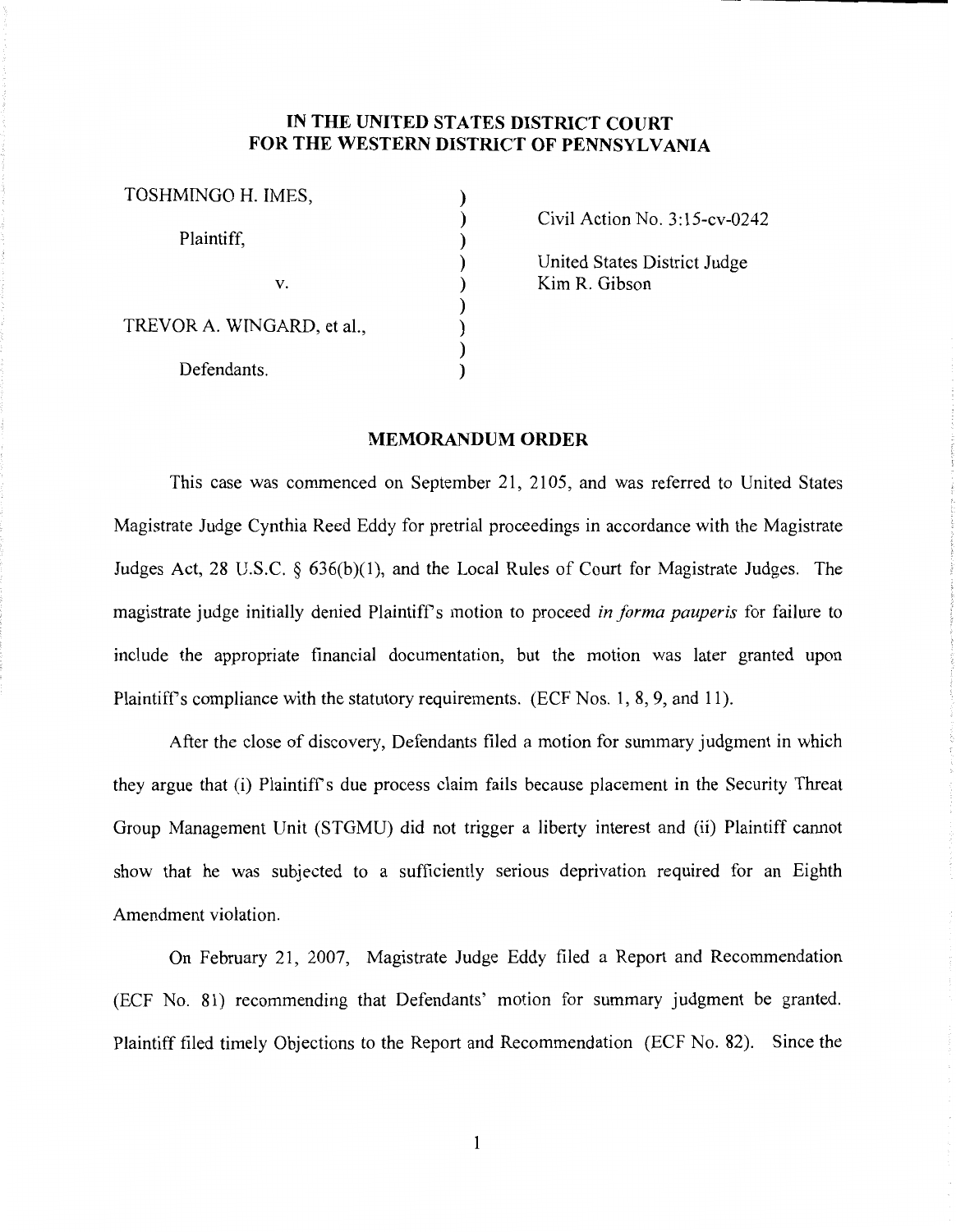filling of the Report and Recommendation, Plaintiff has also filed a Motion to Appoint Counsel, with brief in support. (ECF No. 83 and 84).

Plaintiff's objections are articulate and well written; however, the Court finds that the objections do not undermine the recommendation of the Magistrate Judge. Despite Plaintiffs frustration and objections to be being placed in the STGMU, as the Report and Recommendation explained, neither his placement in the STGMU nor the conditions of confinement he experienced while in the STGMU violated the Constitution.

Plaintiffs request for appointment of counsel will be denied. Throughout this litigation, Plaintiff has submitted coherent, well written, and articulate pleadings, which have demonstrated his ability to handle the legal and factual issues in this case.

After *de nova* review of the pleadings and documents in the case, together with the Report and Recommendation, and the Objections thereto, the following order is entered:

**AND NOW, this**  $18^{+}$  $\frac{1}{2}$  day of April, 2017:

1. Defendants' motion for summary judgment (ECF NO. 68) is **GRANTED;** 

2. Plaintiffs Motion for Appointment of Counsel (ECF No. 83) is **DENIED;** and

2. **IT IS FURTHER ORDERED** that the Report and Recommendation (ECF No.

81) dated February 21, 2017, is **ADOPTED** as the Opinion of the Court.

**IT IS FURTHER ORDERED** that the Clerk of Court mark this case **CLOSED.** 

AND IT IS FURTHER ORDERED that pursuant to Rule 4(a)(1) of the Federal Rules of Appellate Procedure, Plaintiff has thirty (30) days to file a notice of appeal as provided by of Appellate Procedure, Plaintiff has thirty (30) days to file a notice of appeal as provided  $\mathbb{R}$ . Rule 3 of the Federal Rules of Appellate Procedure.

e. Com R. Gibson

Kim R. United States District Judge